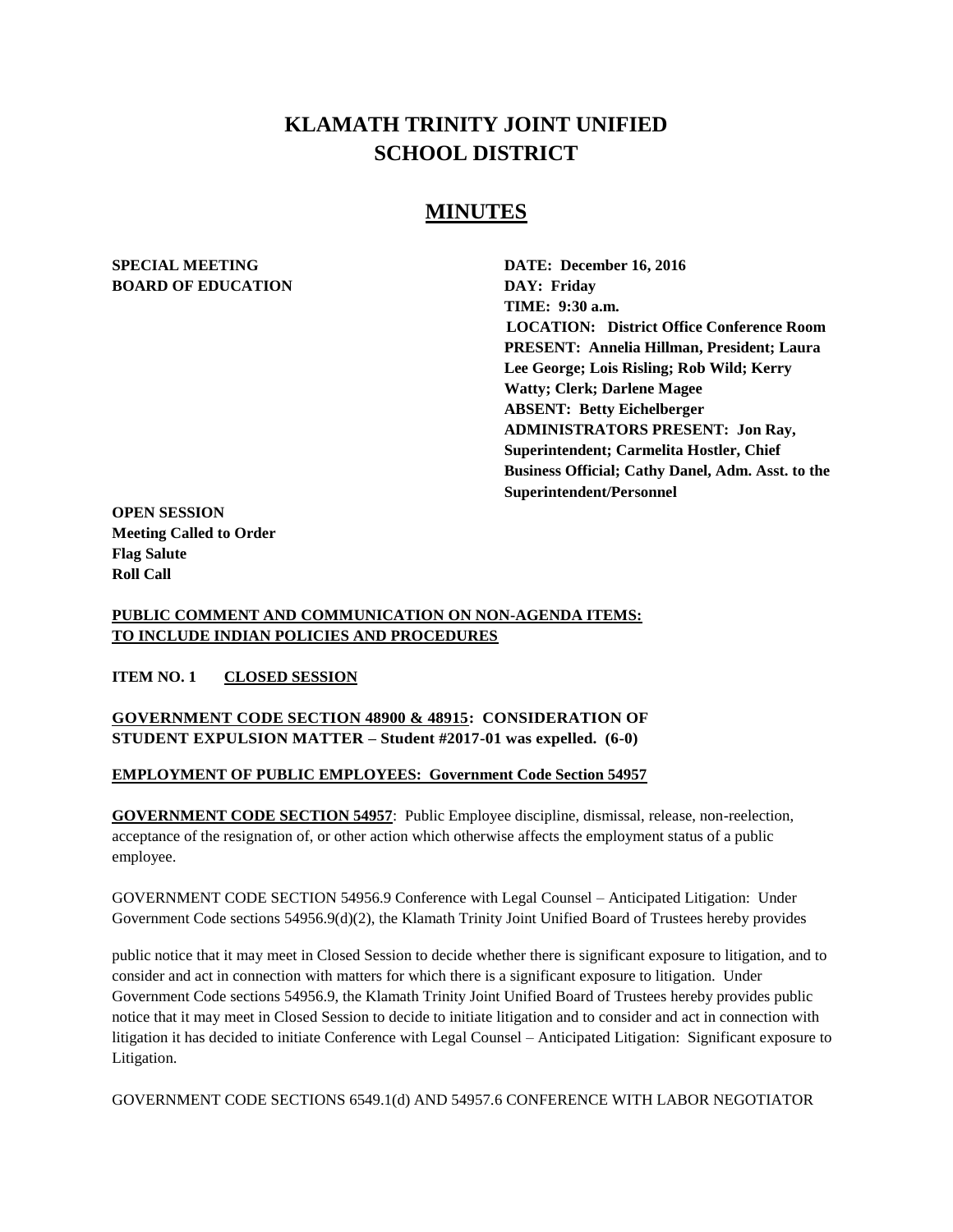MIN 12/16/16 Page 2

Agency Negotiator: Jon Ray, Superintendent, Employee Organizations: Klamath Trinity Teachers Association (KTTA); California School Employees Association, Chapter 347 (CSEA); Unrepresented Employees.

#### *RETURN TO OPEN SESSION 11:25 a.m.*

# **ACTIONS RESULTING FROM CLOSED SESSION**

#### **ITEM NO. 2 ACTION ITEMS**

#### **2.1 PURCHASE OF (2) NINE PASSENGER VANS**

MSC (George/Watty) to approve the purchase of two nine-passenger vans in the amount of \$63,458.00. (6-0)

# **2.2 MCCUEN CONSTRUCTION INC., CHANGE ORDER FOR HOOPA VALLEY ELEMENTARY SCHOOL-PHASE II**

MSC (Wild/Watty) to approve the change order in the amount of \$10,919.14 (6-0)

# **2.3 MCCUEN CONSTRUCTION INC., CHANGE ORDER FOR HOOPA VALLEY HIGH SCHOOL CAFETERIA-PHASE II, INCREMENT I**

MSC (George/Wild) to approve the change order in the amount of \$4,201.69. (6-0)

# **2.4 MCCUEN CONSTRUCTION INC. CHANGE ORDER FOR ORLEANS ELEMENTARY SCHOOL-PHASE II**

MSC (Watty/Wild) to approve the change order in the amount of \$3,166.89. (6-0)

### **2.5 MCCUEN CONSTRUCTION INC. CHANGE ORDER FOR TRINITY VALLEY ELEMENTARY SCHOOL CAFETERIA-PHASE II, INCREMENT I**

MSC (Watty/Wild) to approve the change order in the amount of \$25,388.03. (6-0)

### **2.6 WIKE RESTORATION ESTIMATE-HOOPA VALLEY ELEMENTARY SCHOOL-EXTERIOR**

MSC (George/Wild) to approve the estimate in the amount of \$73,782.00 for mold abatement.  $(6-0)$ 

#### **2.7 WIKE RESTORATION-HOOPA VALLEY ELEMENTARY SCHOOL-INTERIOR**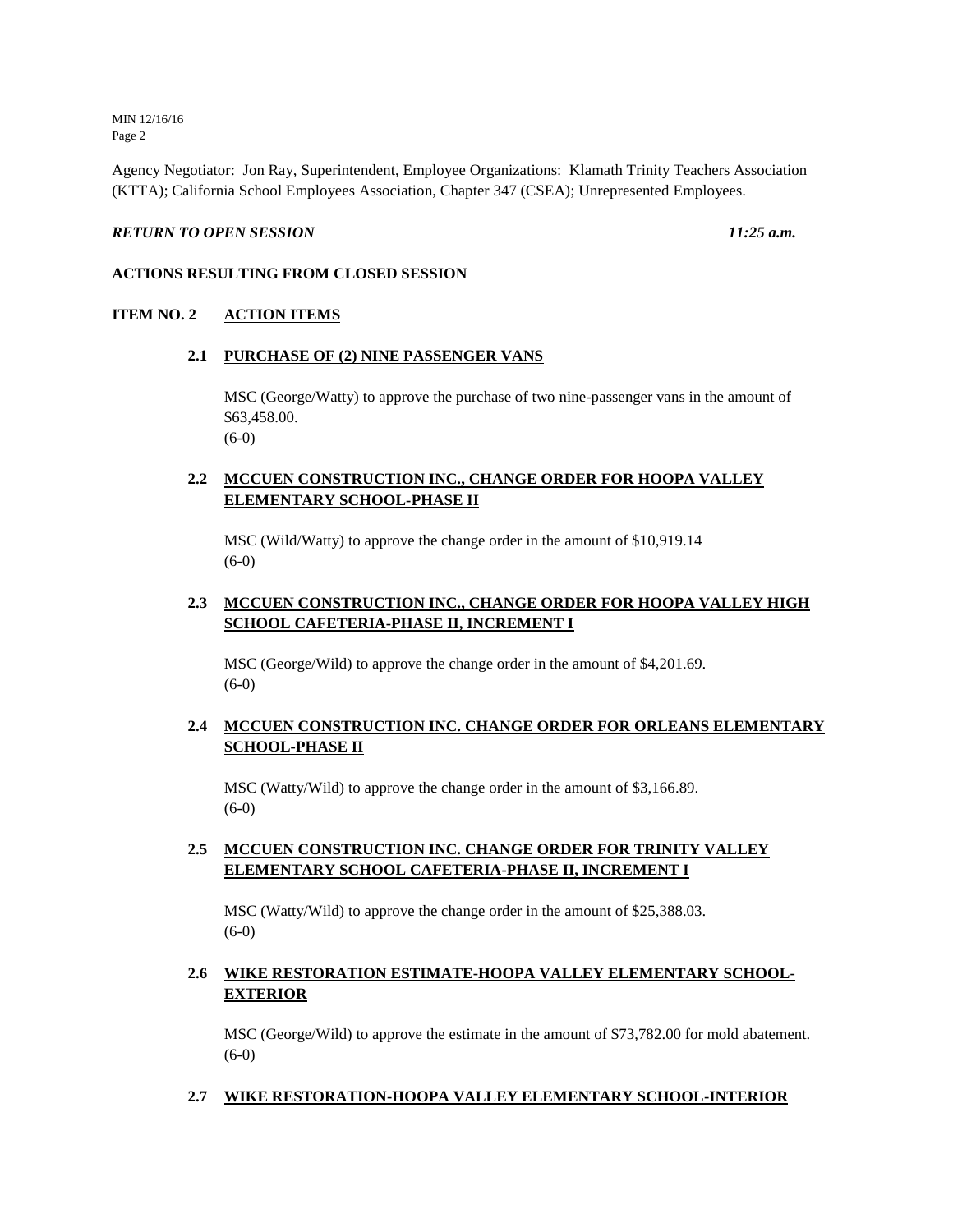MSC (Wild/Watty) to approve the estimate in the amount of \$160,198.25 for mold abatement. (6-0)

#### **2.8 WIKE RESTORATION-HOOPA VALLEY HIGH SCHOOL-EXTERIOR**

MSC (Wild/Risling) to approve the estimate in the amount of \$186,325.00 for mold abatement. (6-0)

#### **2.9 WIKE RESTORATION-HOOPA VALLEY HIGH SCHOOL-INTERIOR**

MSC (Watty/Hillman) to approve the estimate in the amount of \$275,775.25 for mold abatement. (6-0)

#### **2.10 WIKE RESTORATION-ORLEANS ELEMENTARY SCHOOL-EXTERIOR**

MSC (George/Hillman) to approve the estimate in the amount of \$69,195.00 for mold abatement. (6-0)

#### **2.11 WIKE RESTORATION-ORLEANS ELEMENTARY SCHOOL-INTERIOR**

MSC (Wild/George) to approve the estimate in the amount of \$139,717.49 for mold abatement. (6-0)

#### **2.12 WIKE RESTORATION-TRINITY VALLEY ELEMENTARY SCHOOL-EXTERIOR**

MSC (Watty/Wild) to approve the estimate in the amount of \$84,175.00 for mold abatement. (6-0)

#### **2.13 WIKE RESTORATION-TRINITY VALLEY ELEMENTARY SCHOOL-INTERIOR**

MSC (Watty/Wild) to approve the estimate in the amount of \$86,276.25 for mold abatement. (6-0)

#### **2.14 WIKE RESTORATION-WEITCHPEC ELEMENTARY SCHOOL-EXTERIOR**

MSC (Wild/Hillman) to approve the estimate in the amount of \$57,025.00 for mold abatement. (6-0)

#### **2.15 WIKE RESTORATION-WEITCHPEC ELEMENTARY SCHOOL-INTERIOR**

MSC (Risling/George) to approve the estimate in the amount of \$106,890.75 for mold abatement. (6-0)

#### **2.16 ASBESTOS SCIENCE TECHNOLOGIES, INC.-WEITCHPEC ELEMENTARY SCHOOL**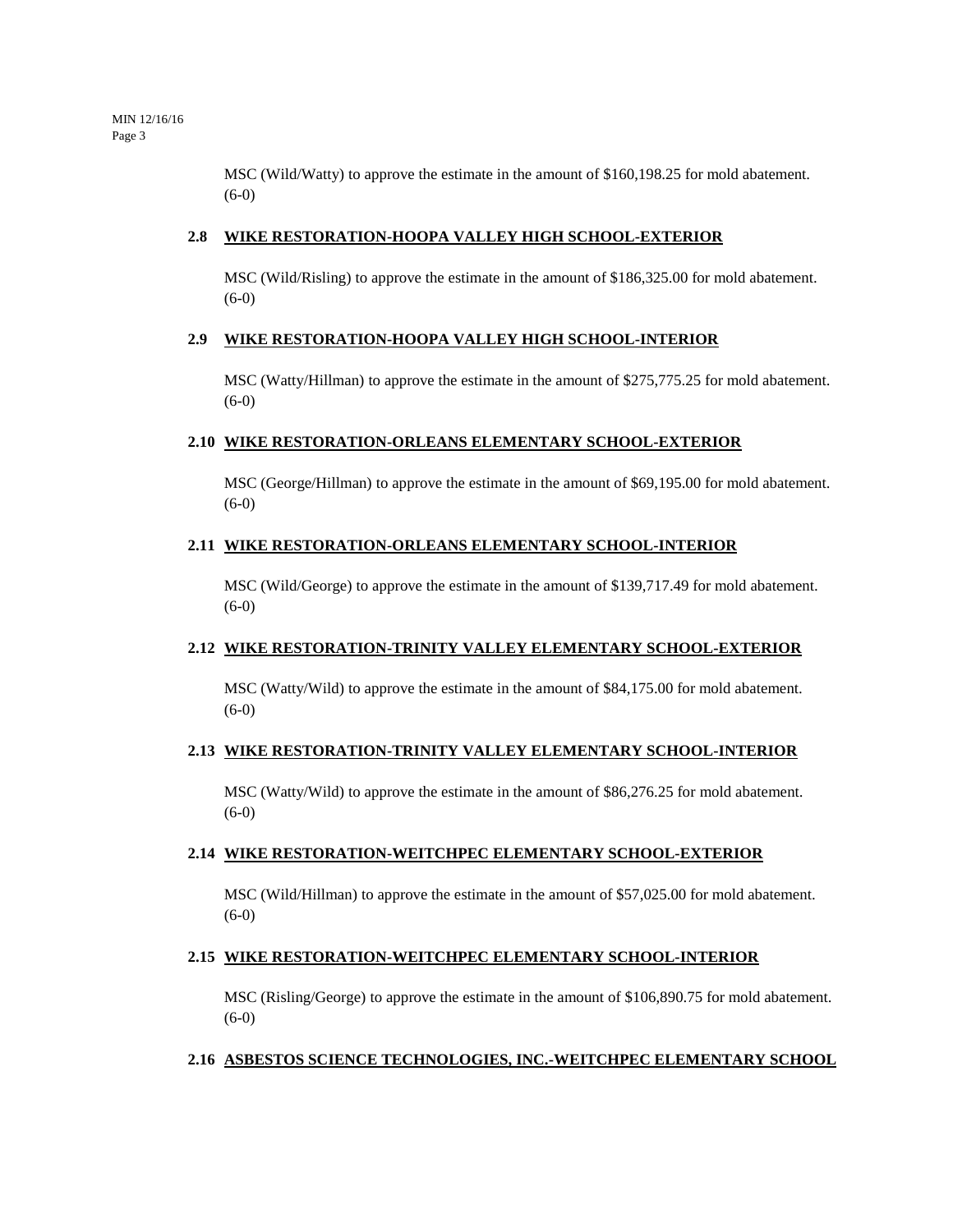MSC (Watty/Wild) to approve the quote in the amount of \$7,820.00 for sampling, testing, specifications, for mold, asbestos, lead, etc. (6-0)

# **2.17 ASBESTOS SCIENCE TECHNOLOGIES, INC.-HOOPA VALLEY ELEMENTARY SCHOOL**

MSC (Watty/George) to approve the quote in the amount of \$13,200.00 for sampling, testing, specifications, for mold, asbestos, lead, etc. (6-0)

#### **2.18 ASBESTOS SCIENCE TECHNOLOGIES, INC.-HOOPA VALLEY HIGH SCHOOL**

MSC (Risling/Watty) to approve the quote in the amount of \$20,603.90 for sampling, testing, specifications, for mold, asbestos, lead, etc. (6-0)

#### **2.19 ASBESTOS SCIENCE TECHNOLOGIES, INC.-ORLEANS ELEMENTARY SCHOOL**

MSC (Watty/Wild) to approve the quote in the amount of \$7,360.00 for sampling, testing, specifications, for mold, asbestos, lead, etc. (6-0)

# **2.20 ASBESTOS SCIENCE TECHNOLOGIES, INC.-TRINITY VALLEY ELEMENTARY SCHOOL**

MSC (George/Watty) to approve the quote in the amount of \$14,360.00 for sampling, testing, specifications, for mold, asbestos, lead, etc. (6-0)

#### **2.21 ASBESTOS SCIENCE TECHNOLOGIES, INC.-WEITCHPEC ELEMENTARY SCHOOL**

MSC (Risling/Hillman) to approve the quote in the amount of \$71,309.00 for monitoring, enforcement, samples, etc. (6-0)

# **2.22 ASBESTOS SCIENCE TECHNOLOGIES, INC.-HOOPA VALLEY ELEMENTARY SCHOOL**

MSC (Watty/George) to approve the quote in the amount of \$102.300.00 for monitoring, enforcement, samples, etc. (6-0)

#### **2.23 ASBESTOS SCIENCE TECHNOLOGIES, INC.-HOOPA VALLEY HIGH SCHOOL**